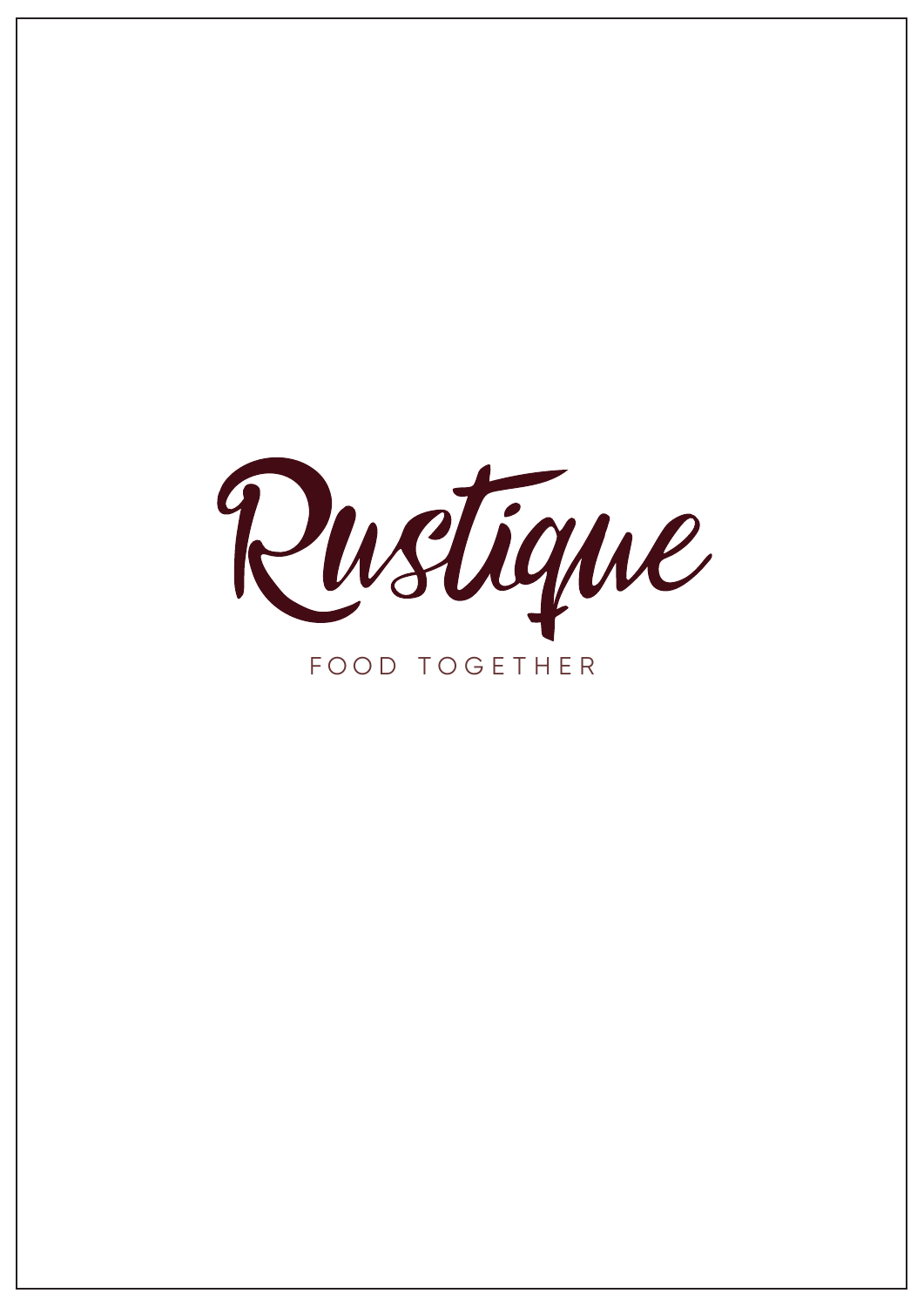## **FOOD, TOGETHER FAMILIARLY, COMFORTABLE & EASY**

*We want you to feel like you are coming home to us. Because that's how we see it. You can come to Rustique every day, eat with the family, take an AW with the job or just come and take something good to drink with some friends.*

"WE LOVE THE FEELING OF COMMUNITY. THE FEELING YOU GET WHEN YOU'RE SHARING LIFE AND FOOD WITH OTHERS"

*Have a nice meal!*

Rustique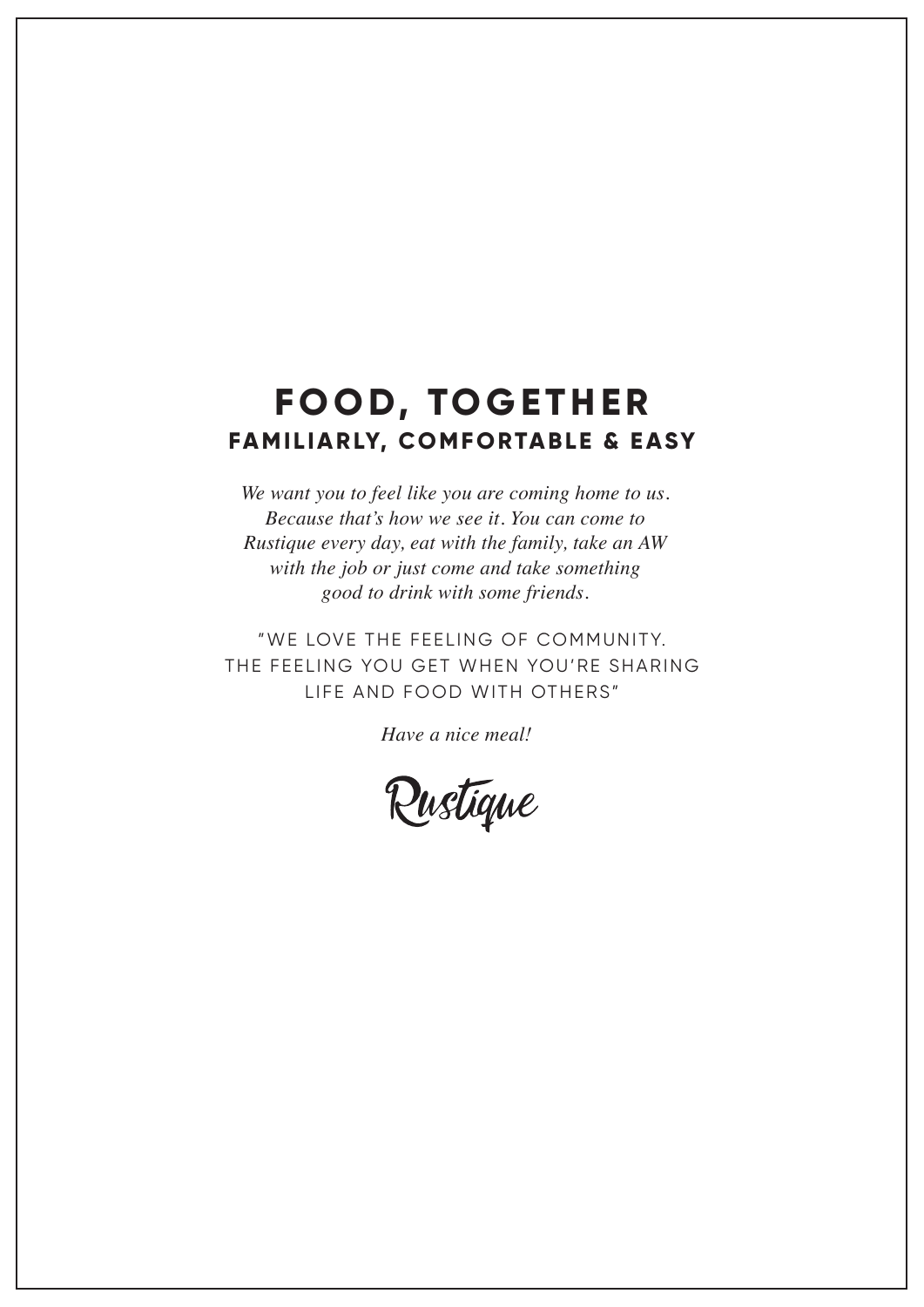# **SNACKS MENU**

SOMETHING SMALL TO START WITH OR MANY SMALL DISHES

#### **COD** 119:-

*Served with salsa verde, pickled fennel salad & avruga caviar.*

#### **STEAK TARTARE** 119:-

*Served with jalapeño mayonnaise, parsnip chips, pickled daikon & coriander- & egg cream.*

#### **TUNA TARTARE** 119:-

*Served with burnt buttercream & sesame biscuits.*

#### **VEG TARTARE** 89 :-

*Smoked tofu tartare served with spruce mayonnaise, lingonberries, herb salad & garlic croutons.* VEGAN

#### **BAO BUN** 99:-

*Filled with pulled pumpkin, fried carrot, fried cale & mojo rojo.* VEGAN

#### **C H A RC U T E R I E**

PRICE OF TODAY

*Today´s charcuterie is served with bread, aioli & marinated olives.*

#### **CHEESES**

PRICE OF TODAY

*Today´s cheeses, served with jam & biscuits*

#### **GARLIC BREAD** 69:-

*Gratinated garlic bread, topped with parmesan cheese & served with aioli.*

**OLIVES** 35:- *Marinated green & black olives.*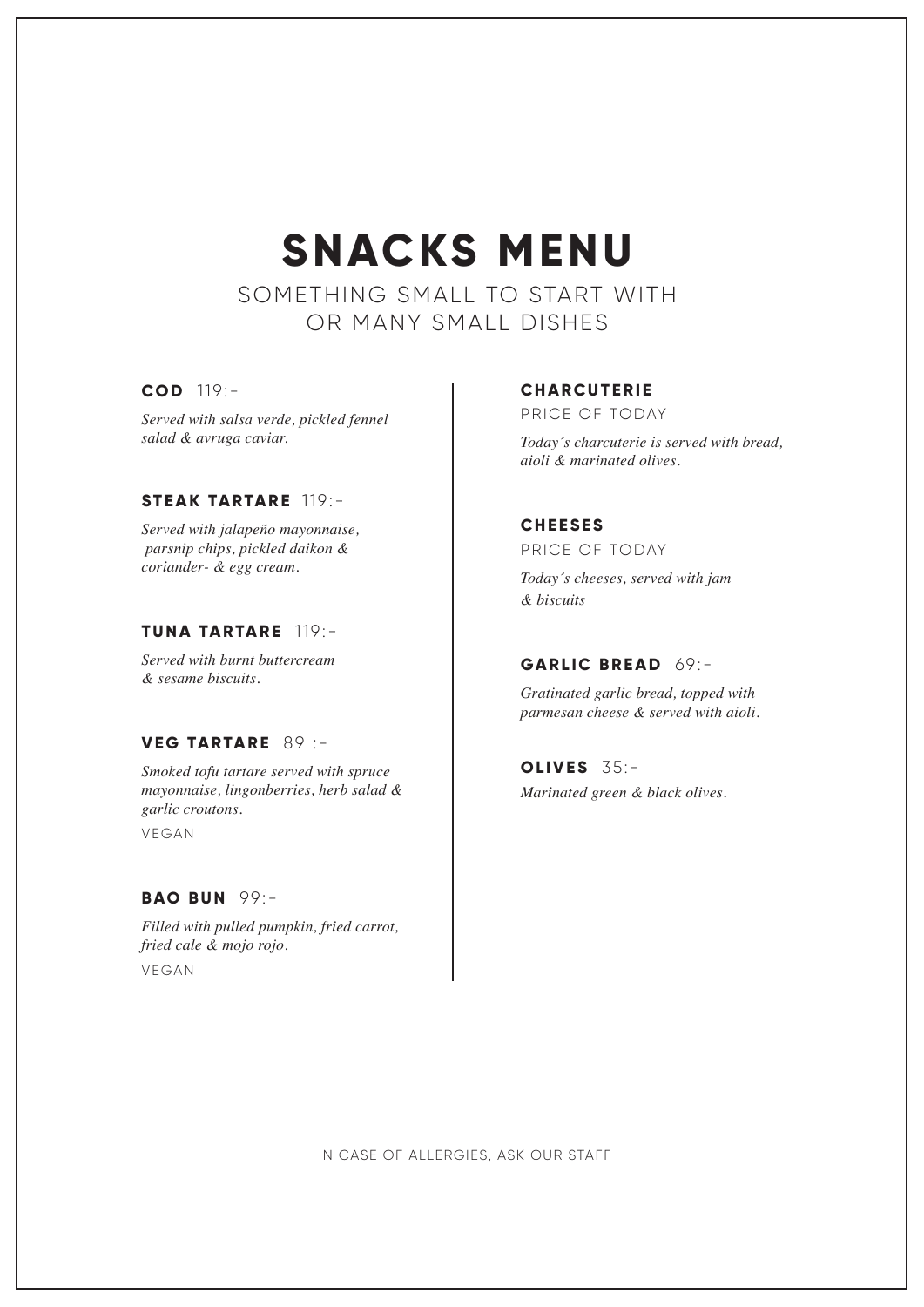## SELECTED & TASTY **PROTEIN**

#### **STEAK TARTARE** 269:-

*Served with jalapeño mayonnaise, parsnip chips, pickled radish & coriander- & egg cream.*

WE RECOMMEND FRENCH FRIES TO THIS DISH!

**LAMBRACKS** 239:- *Served with "minted peas".*

**FLAT IRON STEAK** 219:-

*Served with garlic & chives butter.*

#### **BAKED BEETROOT** 169:-

*Baked beetroot is served with king oyster, roasted tomato broth & confit tomato.* VEGAN

**TODAY´S FISH**

PRICE OF TODAY *Served with butter, flavored with ginger,*  *chili & lime leaves.*

#### **BURGER** 149:-

*Smash burger, topped with avocado & feta cheese, pickled silver onion, beef tomato, whiskey cheddar & herb-mayonnaise.*

VI REKOMMENDERAR RUSTIQUE FRIES TILL DETTA!

### **SAUCE**

**BEARNAISE SAUCE** 39:-

**RED WINE SAUCE** 39:-

**AIOLI** 25:-

**CHILI-MAYONNAISE** 25:-

**HERB-MAYONNAISE** 25:-

**MOJO ROJO** 29:-

**GARLIC & CHIVES BUTTER** 35:-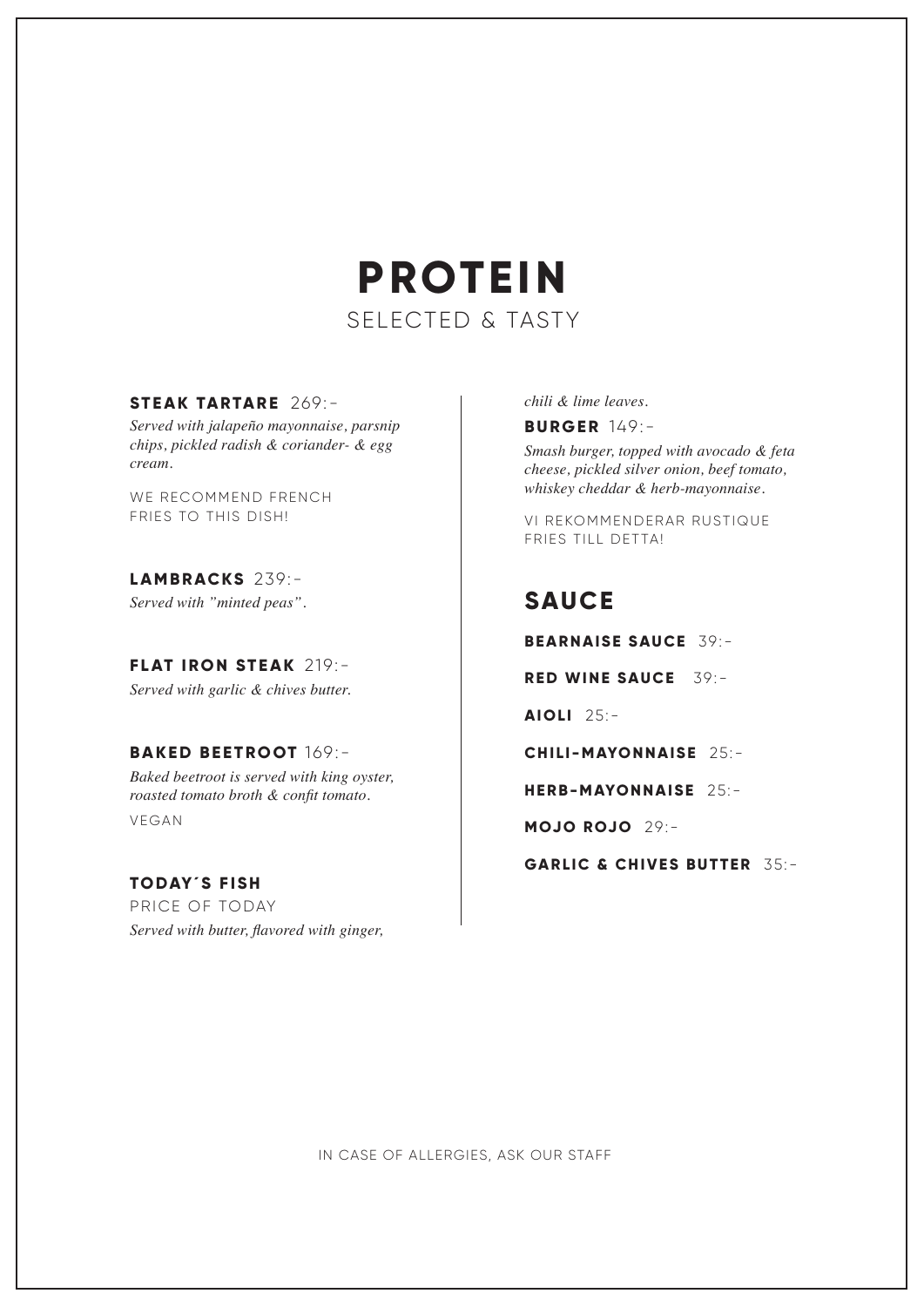## **SIDES**

### THAT LIFTS YOUR EXPERIENCE

**HASH BROWN** 119:- *Fried hash brown with fresh truffles*

**BIMI BROCCOLI** 75:- *Topped with yuzu- & chili butter.*

#### **RUSTIQUE FRIES** 69:-

*French fries topped with fried jalapeño, parmesan dressing & cheddar cheese sauce.*

**ROOT FRUIT SALAD**65:- *With burnt onion & horseradish dressing.*

**CRUSHED POTATOES** 75:- *Topped with duck fat & rosemary salt.*

**FRENCH FRIES** 39:- *Tossed in burnt butter.*